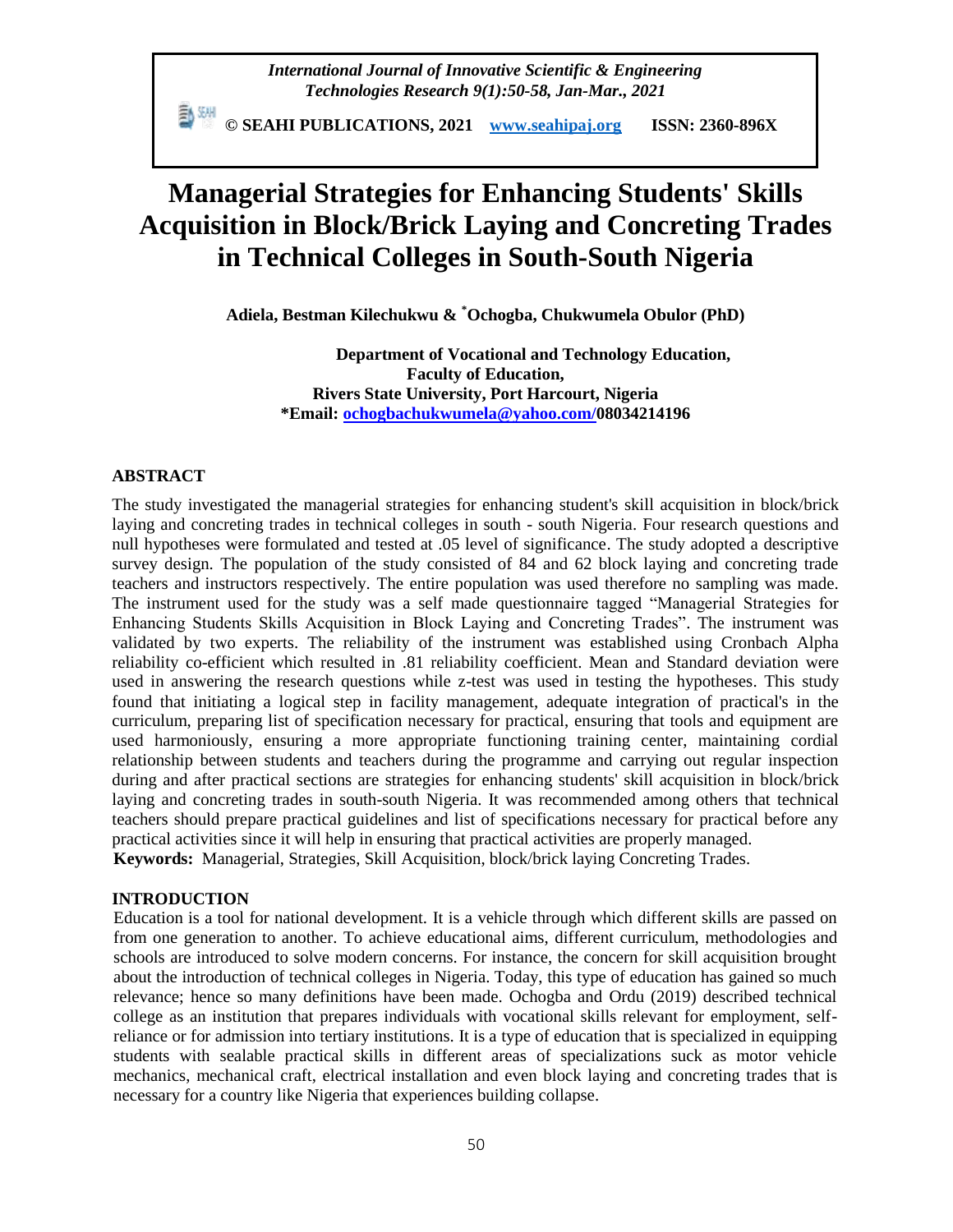Block/brick laying and concreting trade involves the teaching of skills, processes, techniques, tools and raw materials needed for the erection and maintenance of buildings (Anaele & Okoro, 2014). The importance of building and concreting trade cannot be over emphasized; since this field of study represents core indices of national development. Block/brick laying and concreting trade trains students in the various building technology skills to be able to establish and operate small-scale companies like block industry, production of pre-cast concrete elastic poles, concrete rings, culverts, flowerpots, interlocking tiles, fancy blocks, bricks, among others. In the same vein, Odu (2012) stressed that block laying and concreting operations in technical colleges curriculum involve the skills required in accomplishing a given tasks in mixing of mortars by hand, moulding of blocks, laying of blocks, rendering of walls, wall tilling, pointing of top walls and laying. Block/brick laying and concreting trades graduates also have the option of being foremen, craftsmen, and technicians in building construction sites.

Meanwhile, the ability of Block/brick laying and concreting trades graduate to function in the positions listed above is dependent on relevant skills acquired. Therefore, Block/brick laying and concreting trades is geared towards skill acquisition. Aliozor in Ogbuzuru (2011) described skill acquisition as the process by which individual are expected to learn with continuous practice in a particular task till the learner becomes proficient in operation and can perform them when required. Despite the importance of Block/brick laying and concreting trade in the country, some students who are supposed to practice the skills after graduation do not demonstrate enough building skills. Okorie (2002) in John (2004) opined that skilled job opportunities in industries are not filled, because technical college graduates are not technically competent enough to take up the available skilled jobs.

Consequently, Oyebode in Ogbuzuru (2011) lamented that the ineffective skill acquisition of technical graduates results in robbery, psychological and financial stresses, fear, anxiety, aggressions, frustration, prostitution, drug addiction other social vices such as kidnapping, vandalization of pipeline, cultism among others. This is indeed regrettable owing to the fact that some technical college students may be involved in these heinous activities even when they are supposed to be self reliant. However, the incompetence of technical college students may be due to different reasons which may include management of technical college schools. In line with this, Tripney, Hombrados, Newman, Hovish, Brown, Steinka-Fry and Wikey (2013) observed that poor workshop management strategies adopted in technical college workshops by both the teachers and workshop attendants have caused a lot of problems ranging from waste of materials, indiscriminate missing of tools, poor quality work, piecemeal purchase due to lack of planning, poor housekeeping, damaged equipment, students exposure to workshop hazard, cases of accident and students graduating without acquiring the required skills for effective use in their occupation.

Management strategies entail two concepts: management and strategy. Management is the co-ordination of people's efforts to accomplish goals by using available resources efficiently and effectively (Olaoye, 2016). On the other hand, Amesi (2011) described strategy as a careful plan or method for achieving a particular goal usually over a long period of time. Management strategies includes planning, organizing, directing, coordinating, and leading, motivating and controlling strategies that are geared towards the accomplishment of organizational set goals (Fayol, 2010). In a research carried out by Isiodu (2017), it was found among others that planning for content based on objectives, arrangement of tools and materials before use, grouping students to execute specific project and designing the workshop with high level window to reduce outside distraction are some of the management techniques for training students of building construction trades in technical colleges in Rivers State. Considering the ineptitude of some technical college students as a result of poor management, this study has been designed to ascertain the managerial strategies for enhancing students' skill acquisition in block laying and concreting trades in technical colleges in south-south Nigeria.

### **Purpose of the Study**

The main purpose of the study was to investigate managerial strategies for enhancing students' skill acquisition in block/brick laying and concreting trades in technical colleges in south-south Nigeria. Specifically, the objectives of the study were to: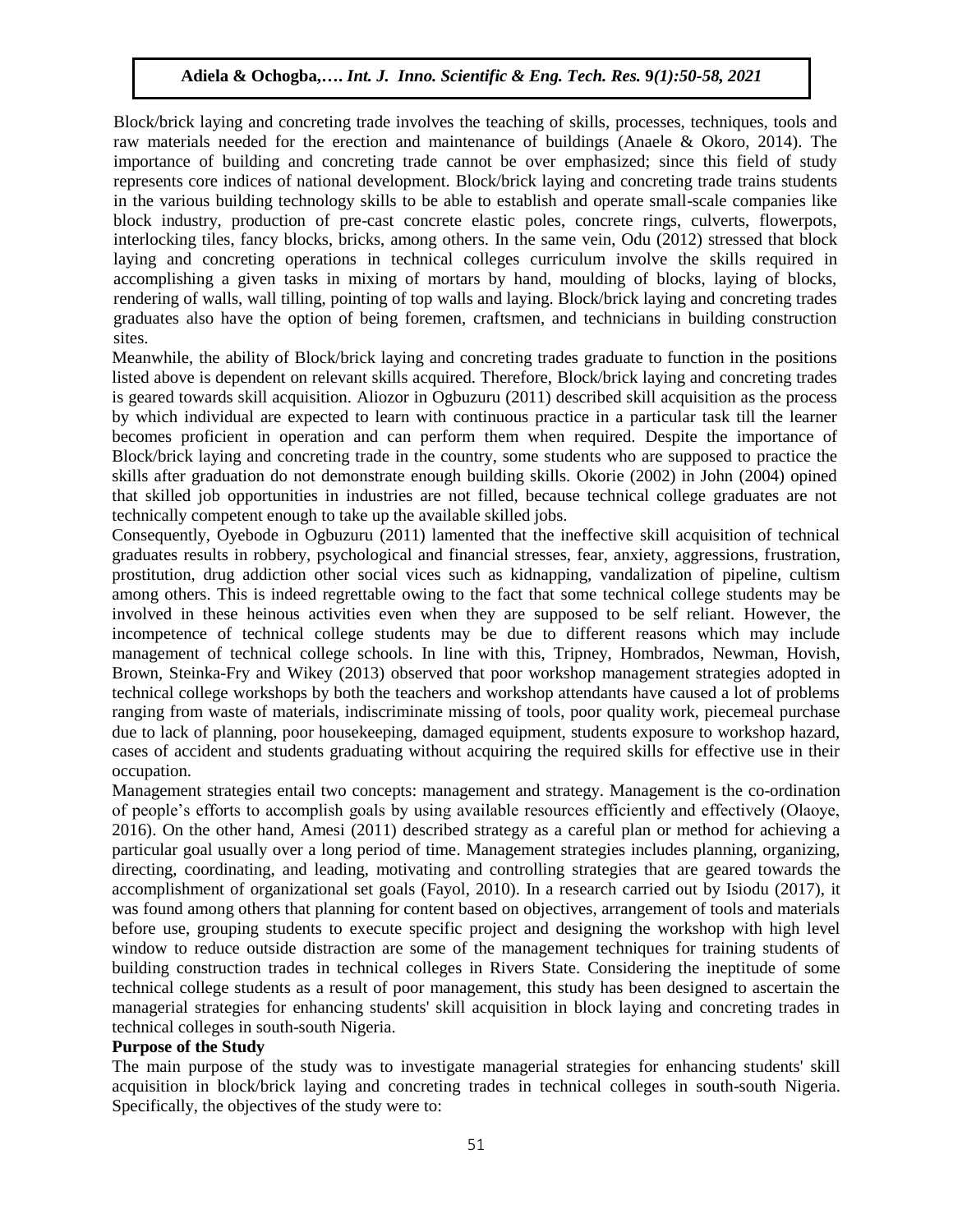- 1. Examine the planning strategies for enhancing students' skill acquisition in block/brick laying and concreting trades in technical colleges in south-south Nigeria.
- 2. Determine the organizing strategies for enhancing students' skill acquisition in block/brick laying and concreting trades in technical colleges in south-south Nigeria.
- 3. Ascertain the coordinating strategies for enhancing students' skill acquisition in block/brick laying and concreting trades in technical colleges in south-south Nigeria.
- 4. Determine the controlling strategies for enhancing students' skill acquisition in block/brick laying and concreting trades in south-south Nigeria.

#### **Research Questions**

Based on the stated purpose of the study, the following research questions guided the study:

- 1. What are the planning strategies for enhancing students' skill acquisition in block/brick laying and concreting trades in technical colleges in south-south Nigeria?
- 2. What are the organizing strategies for enhancing students' skill acquisition in block/brick laying and concreting trades in technical colleges in south-south Nigeria?
- 3. What are the coordinating strategies for enhancing students' skill acquisition in block/brick laying and concreting trades in technical colleges in south-south Nigeria?
- 4. What are the controlling strategies for enhancing students' skill acquisition in block/brick laying and concreting trades in technical colleges in south-south Nigeria?

### **Hypotheses**

The following null hypotheses were tested at 0.05 level of significance:

- 1.There is no significant difference in the mean responses of teachers and instructors on the planning strategies for enhancing students' skill acquisition in block/brick laying and concreting trades in technical colleges in south-south Nigeria.
- 2.There is no significant difference in the mean responses of teachers and instructors on the organizing strategies for enhancing students' skill acquisition in block/brick laying and concreting trade in technical colleges in south-south Nigeria.
- 3.There is no significant difference in the mean responses of teachers and instructors on the coordinating strategies for enhancing students' skill acquisition in block/brick laying and concreting trades in technical colleges in south-south Nigeria.
- 4.There is no significant difference in the mean responses of teachers and instructors on the controlling strategies for enhancing students' skill acquisition in block/brick laying and concreting trades in technical colleges in south-south Nigeria.

### **METHODOLOGY**

The study was carried out in technical colleges in south-south zone of Nigeria. The core south- south geopolitical zone comprises Bayelsa, Delta and Rivers, and spreads in influence and proximity to Akwa-Ibom, Cross River and Edo. This region is noted for oil exploration activities which encourage skills acquisition. Thus, there are different skills acquisition centers which include several technical colleges with several teachers and instructors. Therefore, this region was used for this study because adequate sample size could be got for the study. The study adopted a descriptive survey design. The population of the study consisted of 84 and 62 block laying and concreting trade teachers and instructors respectively. The entire population was used, therefore no sampling was made. The instrument used for the study was a self made questionnaire tagged "Managerial Strategies for Enhancing Students Skills Acquisition in Block Laying and Concreting Trades" (MSESSABLCT). This instrument was structured in the pattern of five point Likert scale of agreement. It was validated by two experts in the Department of Management Science and tested for reliability using Cronbach Alpha correlation coefficient which gave a coefficient of .82. Mean and standard deviation were used to answer the research questions while z-test was used to test the hypotheses at .05 level of significance. Mean values less than 3.00 were rejected while mean scores equal or greater than 3.00 were accepted. Meanwhile, z-calculated less than z-critical were accepted while z-calculated greater than z-critical were rejected.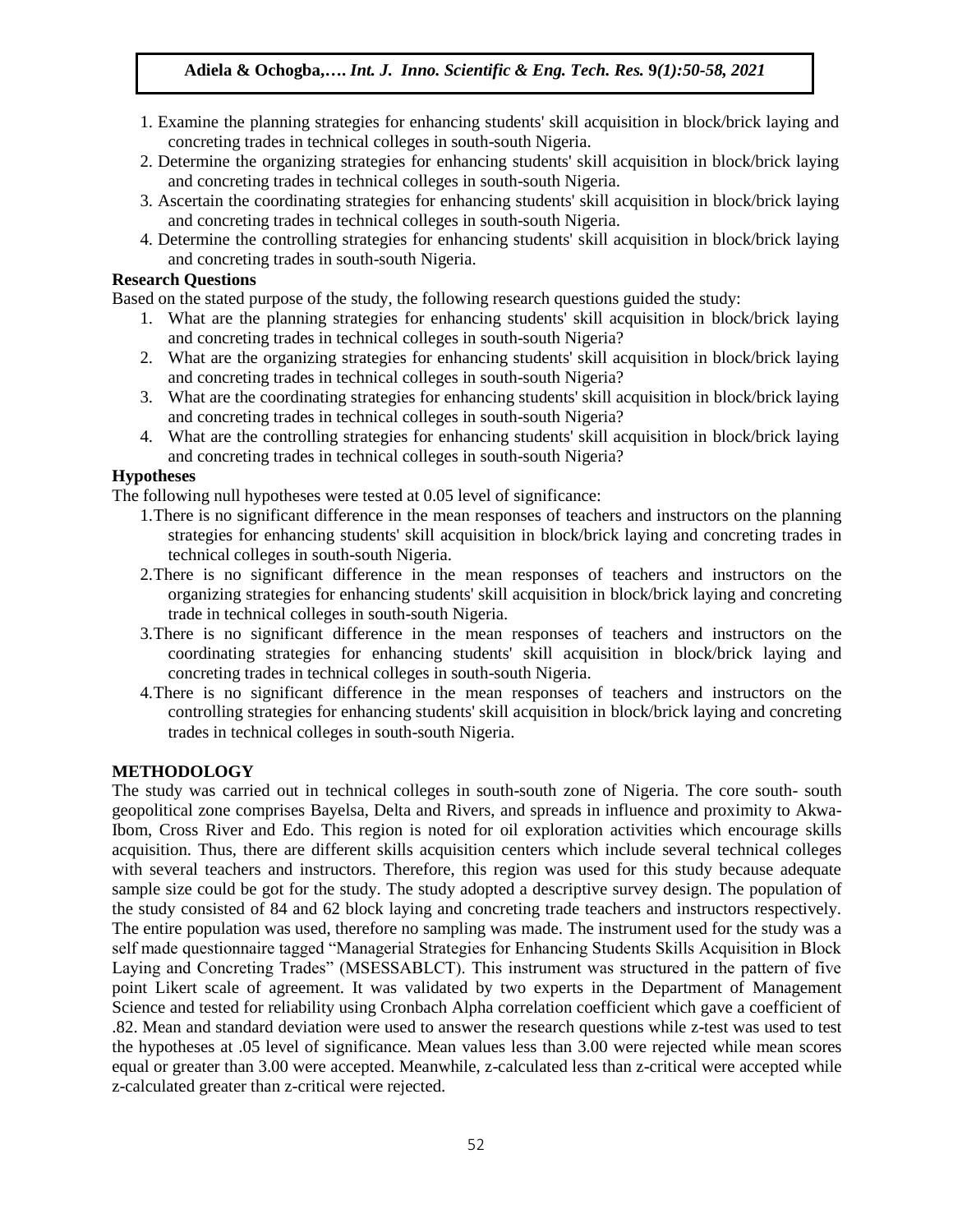# **RESULT AND DISCUSSION OF FINDINGS**

**Table 1: Mean Scores of Respondents on Planning Strategies for Enhancing Students' Skill Acquisition** 

|              |                                             | Teachers $(n_1=84)$ |           | Instructors $(n_2=62)$ df=144 |      |           |                 |
|--------------|---------------------------------------------|---------------------|-----------|-------------------------------|------|-----------|-----------------|
| S/N          | <b>Planning Strategies</b>                  | М                   | <b>SD</b> | <b>Decision</b>               | M    | <b>SD</b> | <b>Decision</b> |
| $\mathbf{1}$ | Initiating a logical step in facility       | 3.84                | .08       | Agree                         | 3.76 | .73       | Agree           |
|              | management                                  |                     |           |                               |      |           |                 |
| 2            | Adequate integration of practical's in 3.21 |                     | 1.51      | Agree                         | 3.32 | .04       | Agree           |
|              | the curriculum                              |                     |           |                               |      |           |                 |
| 3            | Preparing list<br>specifications<br>and     | 3.35                | .63       | Agree                         | 3.44 | 1.03      | Agree           |
|              | necessary for practicals                    |                     |           |                               |      |           |                 |
| 4            | Adequate interview for teachers and 3.52    |                     | .75       | Agree                         | 3.04 | .77       | Agree           |
|              | appointment.                                |                     |           |                               |      |           |                 |
| 5            | Preparing practical guidelines              | 3.23                | 1.11      | Agree                         | 4.04 | 1.11      | Agree           |
| 6            | Adequate directive of teachers on the       | 3.91                | .89       | Agree                         | 3.61 | .64       | Agree           |
|              | methods to be used when carrying out        |                     |           |                               |      |           |                 |
|              | instruction during practical.               |                     |           |                               |      |           |                 |
| 7            | Investigation<br>of<br>conducive<br>a       | 3.83                | .72       | Agree                         | 3.67 | .69       | Agree           |
|              | environment suitable for adequate skill     |                     |           |                               |      |           |                 |
|              | acquisition                                 |                     |           |                               |      |           |                 |
| 8            | Preparing a set of decision for future      | 4.21                | .62       | Agree                         | 4.23 | .84       | Agree           |
|              | goals by optimal means.                     |                     |           |                               |      |           |                 |
|              | <b>GM &amp; SD</b>                          | 3.55                | .91       |                               | 3.64 | .73       |                 |

Sources: Field survey, 2020

Result in Table 1 above shows the responses of teachers and instructors on planning strategies for enhancing students' skill acquisition in block/brick laying and concreting trade. The result indicated that the two groups were homogenous in their responses and that all the strategies listed are planning strategies for enhancing students' skills acquisition in block/brick laying and concreting trades in technical colleges. This is evident in the mean and standard deviations of the two groups which shows mean and standard deviation of 3.55 with .91 for teachers and 3.64 with .73 for instructors respectively. This is in line with Isiodu (2017) that found among others that planning for content based on objectives, arrangement of tools and materials before use, grouping students to execute specific project and designing the workshop with high level window to reduce outside distraction are some of the management techniques for training students of building construction trades in technical colleges in Rivers State.

## **Hypothesis 1**

There is no significant difference in the mean responses of teachers and instructors on the planning strategies for enhancing students' skill acquisition in block/brick laying and concreting trades in technical colleges in south-south Nigeria

|                                                |  |  |  |  | Table 2: z-Test Analysis on Planning Strategies for Enhancing Students' Skill Acquisition in |  |
|------------------------------------------------|--|--|--|--|----------------------------------------------------------------------------------------------|--|
| <b>Block/brick Laying and Concreting Trade</b> |  |  |  |  |                                                                                              |  |

| .<br><b>Categories</b> | . .<br>N | $\mathcal{X}$ | <b>SD</b> | Df  |     | z-cal z-crit | <b>Decision</b>      |
|------------------------|----------|---------------|-----------|-----|-----|--------------|----------------------|
| Teachers               | 84       | 3.55          | .91       |     |     |              |                      |
|                        |          |               |           | 144 | .66 |              | 1.96 Not Significant |
| Instructor             | 62       | 3.64          | .73       |     |     |              |                      |

Table 2 shows that z-cal (.66) is less than z-critical (1.96) at df of 144 and .05 level of significance for a two tailed test. This means that the null hypothesis was accepted. The result therefore shows that there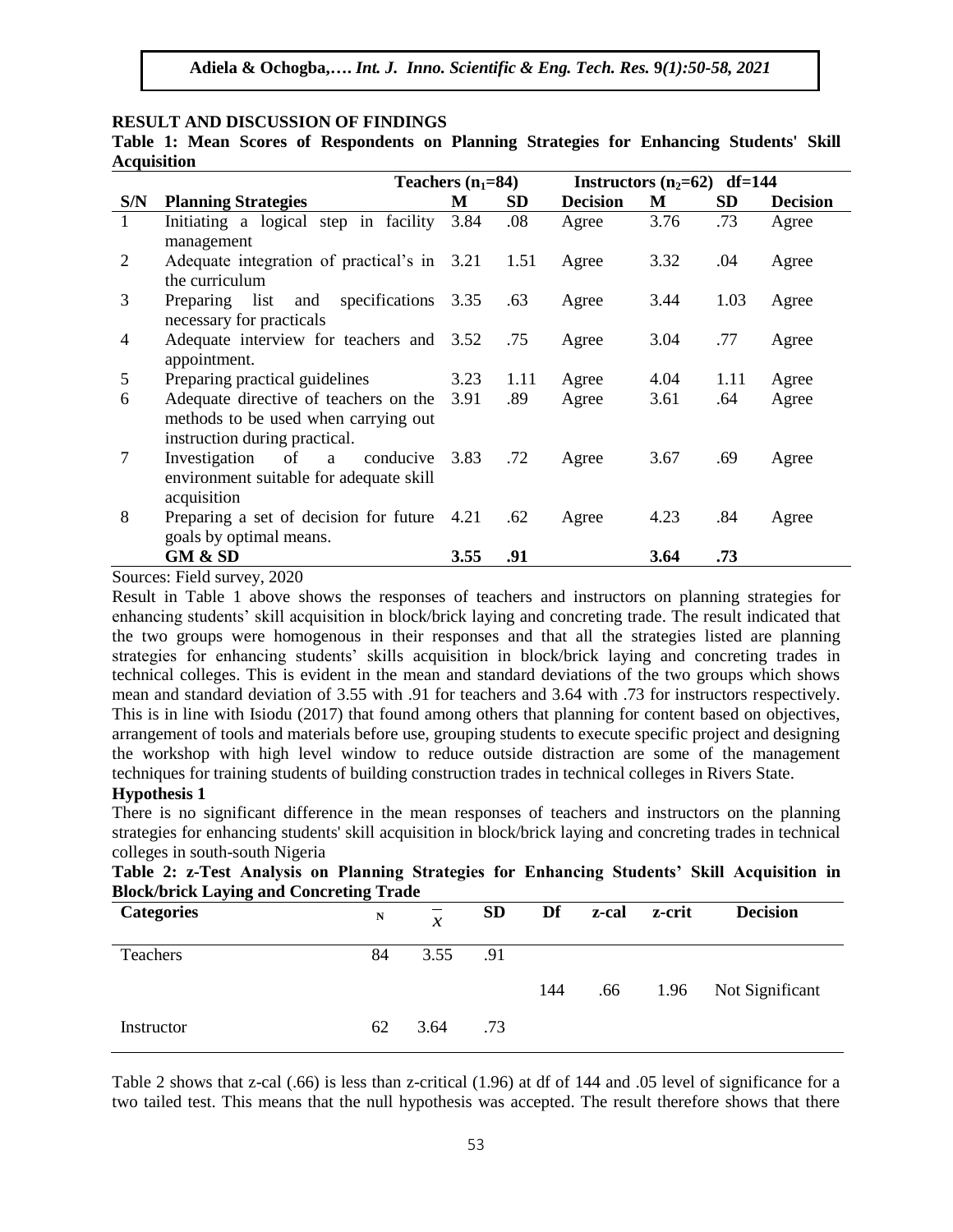was no significant difference in the mean responses of teachers and instructors on the planning strategies for enhancing students' skill acquisition in block/brick laying and concreting trades in technical colleges in south-south Nigeria.

|                |                                                             | Teachers $(n_1=84)$ |           | Instructors $(n_2=62)$ df=144 |      |           |                 |
|----------------|-------------------------------------------------------------|---------------------|-----------|-------------------------------|------|-----------|-----------------|
| S/N            | <b>Organizing Strategies</b>                                | M                   | <b>SD</b> | <b>Decision</b>               | M    | <b>SD</b> | <b>Decision</b> |
| 1              | Identification of essential tools                           | 3.21                | .69       | Agree                         | 3.81 | 1.04      | Agree           |
|                | and material for used.                                      |                     |           |                               |      |           |                 |
| $\overline{2}$ | Ensuring that tools and equipment<br>are used harmoniously. | 3.22                | 1.19      | Agree                         | 3.66 | 1.11      | Agree           |
| 3              | Ensuring a more appropriate                                 | 3.17                | .56       | Agree                         | 3.04 | .51       | Agree           |
|                | function $&$ training center.                               |                     |           |                               |      |           |                 |
| $\overline{4}$ | Making sure that materials                                  | 4.27                | .53       | Agree                         | 3.88 | .31       | Agree           |
|                | provided are relevant in block                              |                     |           |                               |      |           |                 |
|                | laying and concreting trades.                               |                     |           |                               |      |           |                 |
| 5              | Ensuring that equipment is                                  | 3.73                | 1.14      | Agree                         | 4.24 | .11       | Agree           |
|                | arranged properly.                                          |                     |           |                               |      |           |                 |
| 6              | Initiating guideline on the process                         | 4.18                | .79       | Agree                         | 3.67 | .14       | Agree           |
|                | of enrollment in acquisition of                             |                     |           |                               |      |           |                 |
|                | block laying and concreting                                 |                     |           |                               |      |           |                 |
|                | trades.                                                     |                     |           |                               |      |           |                 |
| 7              | Assigning of equipment, tools and                           | 4.35                | .56       | Agree                         | 3.66 | .55       | Agree           |
|                | provision of safety device during                           |                     |           |                               |      |           |                 |
|                | practical.                                                  |                     |           |                               |      |           |                 |
|                | GM & SD                                                     | 3.73                | .78       |                               | 3.71 | .39       |                 |

| Table 3: Mean Scores of Respondents on Organizing Strategies for Enhancing Students' Skill |  |  |  |  |
|--------------------------------------------------------------------------------------------|--|--|--|--|
| <b>Acquisition in Technical Colleges</b>                                                   |  |  |  |  |

Source: field survey, 2020.

Result in Table 3 above shows the responses of teachers and instructors on organizing strategies for enhancing students' skill acquisition in block/brick laying and concreting trade. The result indicated that the two groups were homogenous in their response and that all the strategies listed are organizing strategies for enhancing students' skills acquisition in block/brick laying and concreting trades in technical colleges. This is evident in the mean and standard deviations of the two groups which shows mean and standard deviation of 3.73 with .78 for teachers and 3.71 with .39 for instructors respectively. This is in line with Isiodu (2017) that found among others that planning for content based on objectives, arrangement of tools and materials before use, grouping students to execute specific project and designing the workshop with high level window to reduce outside distraction are some of the management techniques for training students of building construction trades in technical colleges in Rivers State.

#### **Hypothesis 2**

There is no significant difference in the mean responses of teachers and instructors on the organizing strategies for enhancing students' skill acquisition in block/brick laying and concreting trades in technical in south-south Nigeria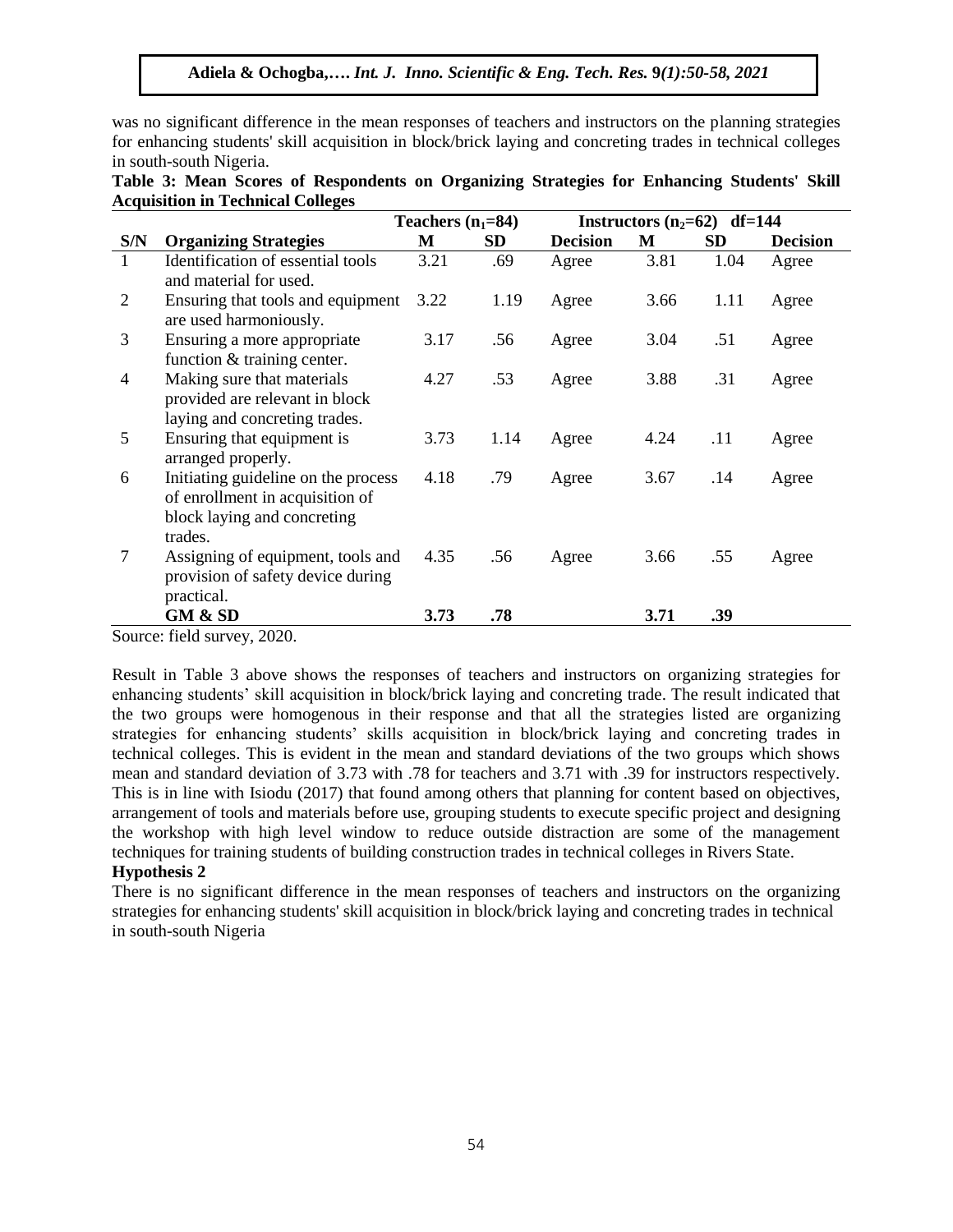**Adiela & Ochogba,….** *Int. J. Inno. Scientific & Eng. Tech. Res.* **9***(1):50-58, 2021*

| Laying and Concreting Trade<br><b>Categories</b> | N  | $\mathcal{X}$ | <b>SD</b> | Df  | z-cal | z-crit | <b>Decision</b>      |
|--------------------------------------------------|----|---------------|-----------|-----|-------|--------|----------------------|
| Teachers                                         | 84 | 3.73          | .78       |     |       |        |                      |
|                                                  |    |               |           | 144 | .20   |        | 1.96 Not Significant |
| Instructor                                       | 62 | 3.71          | .39       |     |       |        |                      |

#### **Table 4: z-Test on Organizing Strategies for Enhancing Students' Skill Acquisition in Block/brick Laying and Concreting Trade**

Table 4 shows that z-cal (.20) is less than z-critical (1.96) at df of 144 and .05 level of significance for a two tailed test. This means that the null hypothesis was accepted. The result therefore shows that there was no significant difference in the mean responses of teachers and instructors on the organizing strategies for enhancing students' skill acquisition in block/brick laying and concreting trades in technical colleges in south-south Nigeria.

|                                          |  |  | Table 5: Mean Scores of Respondent on Coordinating Strategies for Enhancing Students' Skill |  |  |  |
|------------------------------------------|--|--|---------------------------------------------------------------------------------------------|--|--|--|
| <b>Acquisition in Technical Colleges</b> |  |  |                                                                                             |  |  |  |

|     |                                        | Teachers $(n_1=84)$ |      | Instructors $(n_2=62)$ df=144 |      |           |                 |  |
|-----|----------------------------------------|---------------------|------|-------------------------------|------|-----------|-----------------|--|
| S/N | <b>Coordinating Strategies</b>         | M                   | SD   | <b>Decision</b>               | M    | <b>SD</b> | <b>Decision</b> |  |
| 1   | Involving relevant teachers in the     | 3.80                | .89  | Agree                         | 3.58 | 1.30      | Agree           |  |
|     | status of the program.                 |                     |      |                               |      |           |                 |  |
| 2   | Determining the<br>number<br>of        | 3.94                | .62  | Agree                         | 4.22 | 1.02      | Agree           |  |
|     | authorities to be involved<br>in       |                     |      |                               |      |           |                 |  |
|     | during the program.                    |                     |      |                               |      |           |                 |  |
| 3   | Maintaining cordial relationship       | 3.87                | 1.02 | Agree                         | 4.75 | 1.04      | Agree           |  |
|     | between blocking laying and            |                     |      |                               |      |           |                 |  |
|     | concreting students' and teachers      |                     |      |                               |      |           |                 |  |
|     | during the program.                    |                     |      |                               |      |           |                 |  |
| 4   | Measuring the students' practical      | 4.12                | 1.19 | Agree                         | 4.15 | 1.21      | Agree           |  |
|     | ability.                               |                     |      |                               |      |           |                 |  |
| 5   | Involving<br>the students' in to       | 3.12                | .13  | Agree                         | 3.28 | 1.29      | Agree           |  |
|     | activities<br>relevant<br>in<br>the    |                     |      |                               |      |           |                 |  |
|     | workshop.                              |                     |      |                               |      |           |                 |  |
| 6   | Provision<br>of<br>enabling<br>an      | 4.13                | 1.05 | Agree                         | 3.19 | 1.02      | Agree           |  |
|     | will<br>that<br>environment<br>be      |                     |      |                               |      |           |                 |  |
|     | frustration an aggression<br>free      |                     |      |                               |      |           |                 |  |
|     | during practical's                     |                     |      |                               |      |           |                 |  |
|     | GM & SD<br>$C = 1, 1$<br>$\sim$ $\sim$ | 3.83                | .65  |                               | 3.86 | 1.14      |                 |  |

Source: field survey, 2020

Result in Table 5 above shows the responses of teachers and instructors on coordinating strategies for enhancing students' skill acquisition in block/brick laying and concreting trade. The result indicated that the two groups were homogenous in their response and that all the strategies listed are coordinating strategies for enhancing students' skills acquisition in block/brick laying and concreting trades in technical colleges. This is evident in the mean and standard deviations of the two groups which shows mean and standard deviation of 3.83 with .65 for teachers and 3.86 with 1.14 for instructors respectively. This is in line with Isiodu (2017) that found among others that planning for content based on objectives, arrangement of tools and materials before use, grouping students to execute specific project and designing the workshop with high level window to reduce outside distraction are some of the management techniques for training students of building construction trades in technical colleges in Rivers State.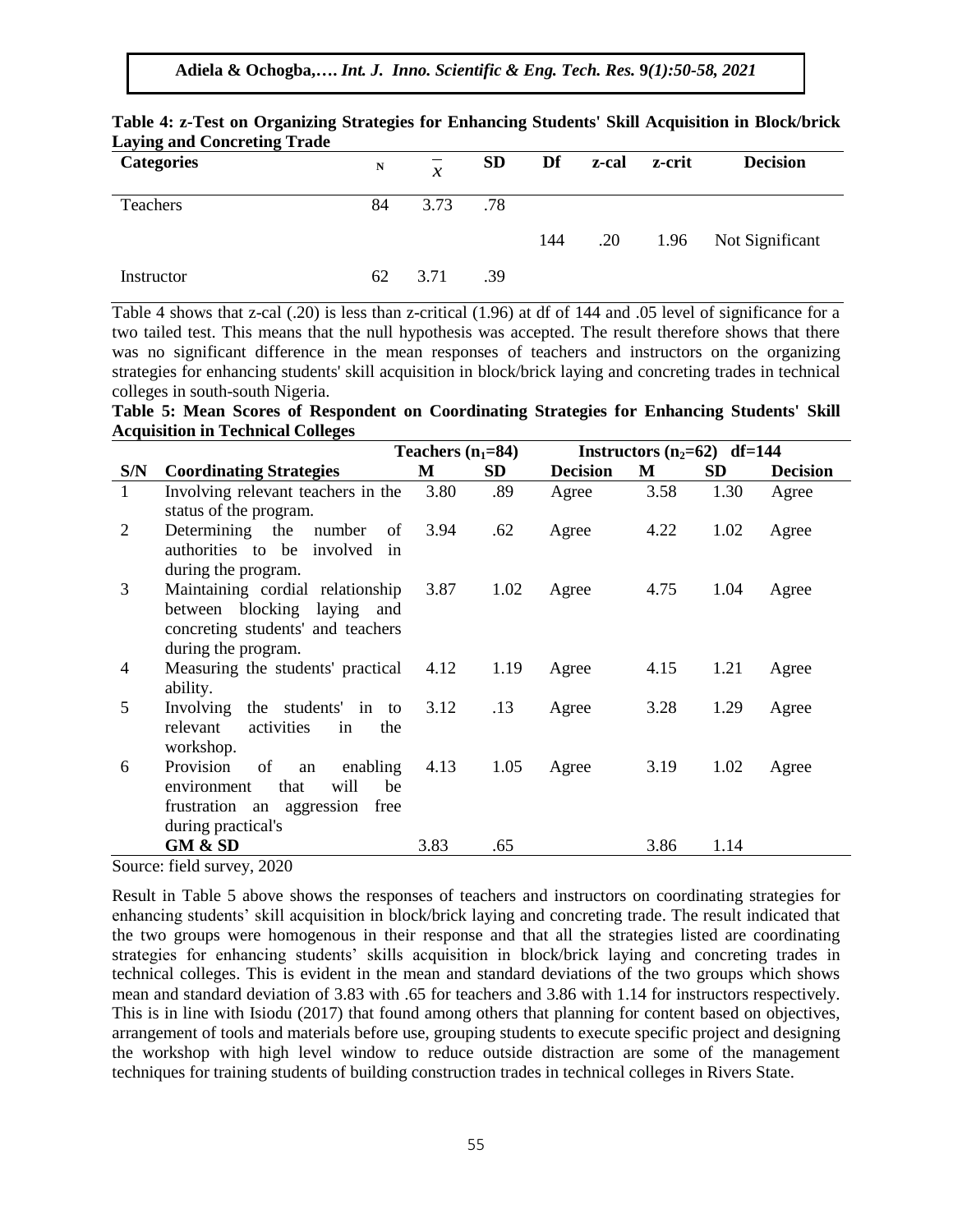# **Hypothesis 3**

There is no significant difference in the mean responses of teachers and instructors on the coordinating strategies for enhancing students' skill acquisition in block/brick laying and concreting trades in technical colleges in south-south Nigeria

# **Table 6: z-Test Analysis on Coordinating Strategies for Enhancing Students' Skill Acquisition in Block/brick Laying and Concreting Trades**

| <b>Categories</b> | N  | $\mathcal{X}$ | <b>SD</b> | Df  |     | z-cal z-crit | <b>Decision</b>      |
|-------------------|----|---------------|-----------|-----|-----|--------------|----------------------|
| <b>Teachers</b>   | 84 | 3.83          | .65       |     |     |              |                      |
|                   |    |               |           | 144 | .19 |              | 1.96 Not Significant |
| Instructor        | 62 | 3.86          | 1.14      |     |     |              |                      |

Table 6 shows that z-cal (.19) is less than z-critical (1.96) at df of 144 and .05 level of significance for a two tailed test. This means that the null hypothesis was accepted. The result therefore shows that there was no significant difference in the mean responses of teachers and instructors on the coordinating strategies for enhancing students' skill acquisition in block/brick laying and concreting trades in technical colleges in south-south Nigeria.

|  |  |  |  | Table 7: Mean Scores of Respondent on Controlling Strategies for Enhancing Students' Skill |  |  |  |
|--|--|--|--|--------------------------------------------------------------------------------------------|--|--|--|
|  |  |  |  | <b>Acquisition in Block/brick Laying and Concreting Trade</b>                              |  |  |  |

|     |                                      | Teachers $(n_1=84)$ |           |                 | Instructors $(n_2=62)$ df=144 |           |                 |  |
|-----|--------------------------------------|---------------------|-----------|-----------------|-------------------------------|-----------|-----------------|--|
| S/N | <b>Controlling Strategies</b>        | М                   | <b>SD</b> | <b>Decision</b> | М                             | <b>SD</b> | <b>Decision</b> |  |
| 1   | Carrying out regular inspecting      | 4.12                | 0.56      | Agree           | 3.82                          | 1.03      | Agree           |  |
|     | during and after practical sections. |                     |           |                 |                               |           |                 |  |
| 2   | Regular observation of healthful     | 3.86                | 0.72      | Agree           | 3.04                          | 0.59      | Agree           |  |
|     | ventilation.                         |                     |           |                 |                               |           |                 |  |
| 3   | Enforcing noise control on           | 4.13                | 1.13      | Agree           | 3.22                          | 0.96      | Agree           |  |
|     | machine and equipment.               |                     |           |                 |                               |           |                 |  |
| 4   | Adequate guideline for students'     | 3.18                | 0.66      | Agree           | 4.12                          | 4.12      | Agree           |  |
|     | on the proper usage of material      |                     |           |                 |                               |           |                 |  |
|     | and equipment.                       |                     |           |                 |                               |           |                 |  |
| 5   | Adequate guideline to avoid          | 4.18                | 0.62      | Agree           | 3.02                          | 1.06      | Agree           |  |
|     | anxiety                              |                     |           |                 |                               |           |                 |  |
|     | GM & SD                              | 3.89                | 0.74      |                 | 3.44                          | 0.89      |                 |  |

Source: Field survey, 2020

Result in Table 7 above shows the responses of teachers and instructors on controlling strategies for enhancing students' skill acquisition in block/brick laying and concreting trade. The result indicated that the two groups were homogenous in their response and that all the strategies listed are controlling strategies for enhancing students' skills acquisition in block/brick laying and concreting trades in technical colleges. This is evident in the mean and standard deviations of the two groups which shows mean and standard deviation of 3.89 with .74 for teachers and 3.44 with .89 for instructors respectively. This is in line with Isiodu (2017) that found among others that planning for content based on objectives, arrangement of tools and materials before use, grouping students to execute specific project and designing the workshop with high level window to reduce outside distraction are some of the management techniques for training students of building construction trades in technical colleges in Rivers State.

# **Hypothesis 4**

There is no significant difference in the mean responses of teachers and instructors on the controlling strategies for enhancing students' skill acquisition in block/brick laying and concreting trades in technical colleges in south-south Nigeria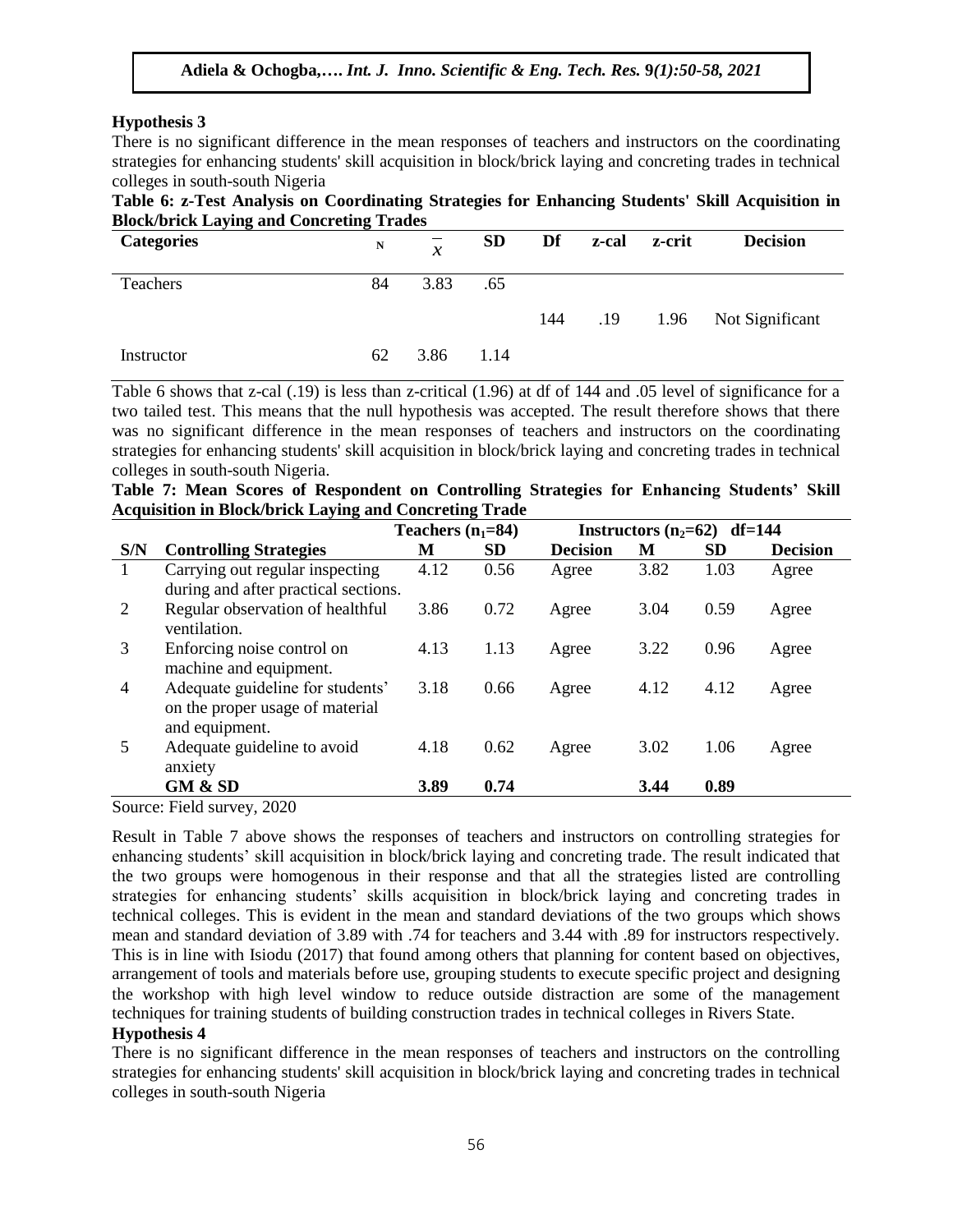**Adiela & Ochogba,….** *Int. J. Inno. Scientific & Eng. Tech. Res.* **9***(1):50-58, 2021*

| <b>Categories</b> | -<br>N | $\mathcal{X}$ | <b>SD</b> | Df  | z-cal z-crit | <b>Decision</b>       |
|-------------------|--------|---------------|-----------|-----|--------------|-----------------------|
| Teachers          | 84     | 3.89          | .74       |     |              |                       |
|                   |        |               |           | 144 |              | 3.24 1.96 Significant |
| Instructor        | 62     | 3.44          | .89       |     |              |                       |

| Table 8: z-Test Analysis on Controlling Strategies for Enhancing Students' Skill Acquisition in |  |  |  |  |  |  |  |  |  |
|-------------------------------------------------------------------------------------------------|--|--|--|--|--|--|--|--|--|
| <b>Block/brick Laying and Concreting Trades</b>                                                 |  |  |  |  |  |  |  |  |  |

Table 8 shows that z-cal (3.24) is less than z-critical (1.96) at df of 144 and .05 level of significance for a two tailed test. This means that the null hypothesis was rejected. The result therefore shows that there was a significant difference in the mean responses of teachers and instructors on the coordinating strategies for enhancing students' skill acquisition in block/brick laying and concreting trades in technical colleges in south-south Nigeria.

### **CONCLUSIONS**

This study concludes that initiating a logical step in facility management, adequate integration of practical's in the curriculum, preparing list of specification necessary for practical, adequate interview for teachers and appointment among others are planning strategies for enhancing students' skill acquisition in block/brick laying and concreting trades in technical colleges in south-south Nigeria. More so, identification of essential tools and materials, ensuring that tools and equipment are used harmoniously, ensuring a more appropriate functioning training center among others are organizing strategies for enhancing skill acquisition of student in technical colleges in south-south Nigeria. Equally, involving relevant teachers in the status of the programme, determining the number of authorities to be involved during the programme, maintaining cordial relationship between students and teachers during the programme, measuring students' practical ability among others are coordinating strategies for enhancing students' skills acquisition in block/brick laying and concreting trades in south- south Nigeria. Finally, carrying out regular inspection during and after practical sections, regular observation of healthful ventilation, ensuring noise control on machines and equipment and adequate guideline to avoid anxiety are controlling strategies for enhancing students' skill acquisition in block laying and concreting trades in south-south Nigeria.

#### **RECOMMENDATIONS**

Based on the finding of this study, the following recommendations were made:

- 1. Technical teachers should prepare practical guidelines and list of specifications necessary for practical before any practical activities. This will help in ensuring that practical activities are properly managed.
- 2. Technical teachers should ensure that students practice the act of arranging tools and equipment after use. This will help in preventing accident and it will also sustain the life of tools so that they could be used for practical activities.
- 3. Technical teachers should ensure that there is a cordial relationship between students and teachers during the programme so that students can be able to freely ask teachers about any practical difficulty they may come across.
- 4. Government should ensure that they control the skill acquisition programme of students through carrying out regular inspection during and after practical sections in block laying and concreting trades in technical colleges in south-south Nigeria. This will help in mitigating practical skills acquisition challenges confronting teachers and students.